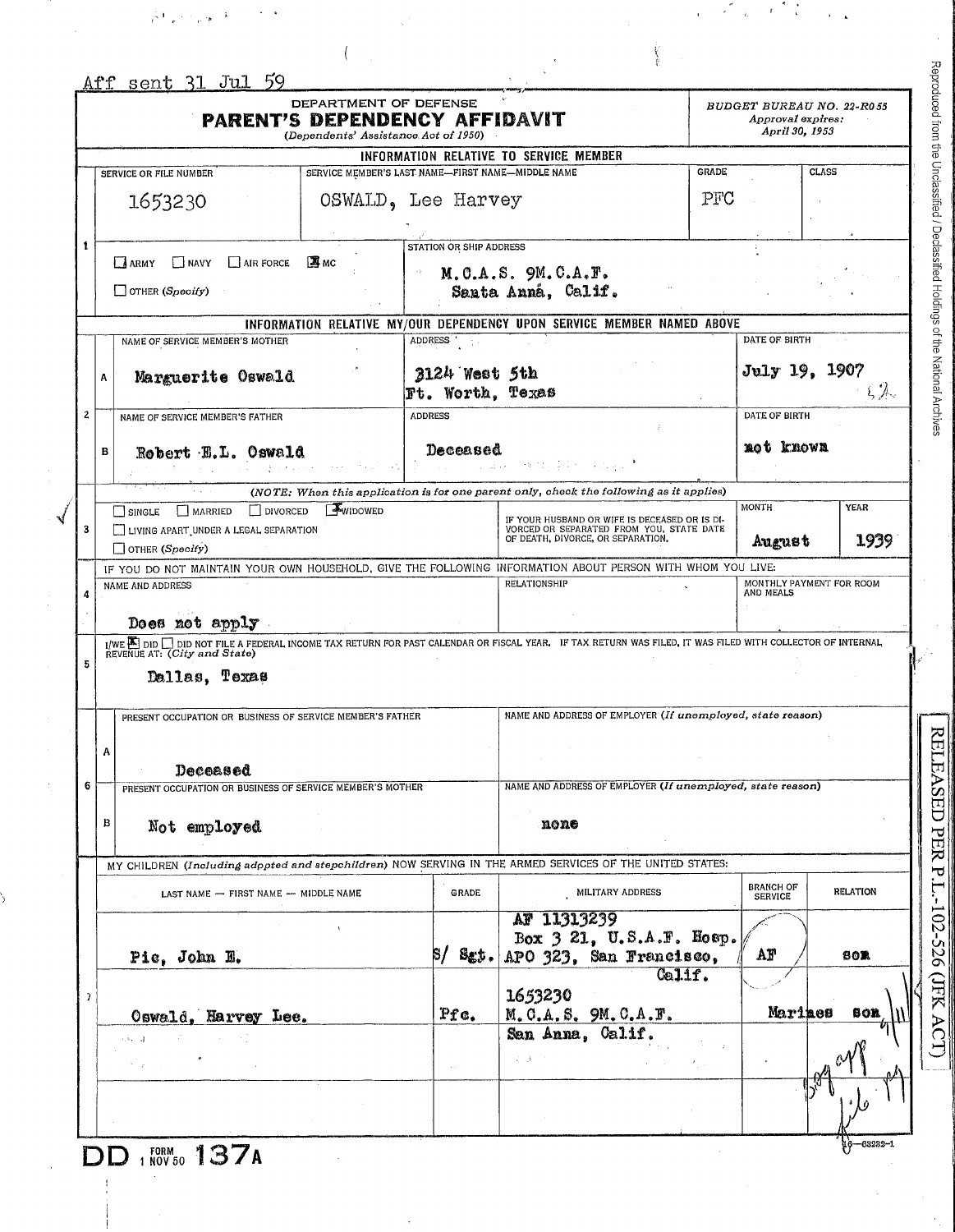| NAME AND ADDRESS                                                                                                                                                            |                                     | <b>RELATION</b>                      | AGE             | MAR.<br>RIED | SINGLE | <b>OCCUPATION</b><br>(If unemployed,<br>so state)                              | <b>MONTHLY</b><br><b>INCOME</b>            | MONTHLY<br><b>CONTRIBUTIONS</b><br>TO ME/US                |
|-----------------------------------------------------------------------------------------------------------------------------------------------------------------------------|-------------------------------------|--------------------------------------|-----------------|--------------|--------|--------------------------------------------------------------------------------|--------------------------------------------|------------------------------------------------------------|
| Robert L. Oswald                                                                                                                                                            |                                     | 80 A                                 | 25              | x            |        | salesman for                                                                   | unknown                                    | none                                                       |
| 7313 Davenport                                                                                                                                                              |                                     |                                      | $\leftarrow$    |              |        | <b>Boswell's Daries</b>                                                        |                                            |                                                            |
|                                                                                                                                                                             |                                     |                                      |                 |              |        |                                                                                |                                            |                                                            |
|                                                                                                                                                                             |                                     |                                      |                 |              |        |                                                                                |                                            |                                                            |
| $\mathcal{L}^{(1)}$ and                                                                                                                                                     |                                     | 分裂                                   |                 |              |        |                                                                                |                                            |                                                            |
|                                                                                                                                                                             |                                     |                                      |                 |              |        |                                                                                |                                            |                                                            |
|                                                                                                                                                                             |                                     |                                      |                 |              |        |                                                                                |                                            |                                                            |
|                                                                                                                                                                             |                                     |                                      |                 |              |        |                                                                                |                                            |                                                            |
|                                                                                                                                                                             |                                     |                                      |                 |              |        |                                                                                |                                            |                                                            |
|                                                                                                                                                                             |                                     |                                      |                 |              |        |                                                                                |                                            |                                                            |
| $\sim 5$                                                                                                                                                                    |                                     |                                      |                 |              |        |                                                                                |                                            |                                                            |
|                                                                                                                                                                             |                                     |                                      |                 |              |        |                                                                                |                                            |                                                            |
|                                                                                                                                                                             |                                     |                                      |                 |              |        |                                                                                |                                            |                                                            |
|                                                                                                                                                                             |                                     |                                      |                 |              |        |                                                                                |                                            |                                                            |
| LIST ALL REAL ESTATE AND PERSONAL PROPERTY, INCLUDING CASH, STOCKS BONDS, ETC., OWNED BY YOU AND YOUR HUSBAND (or wife). (Do not include furniture or household equipment.) |                                     |                                      |                 |              |        |                                                                                |                                            |                                                            |
| DESCRIPTION<br>None                                                                                                                                                         |                                     |                                      |                 |              |        | VALUE                                                                          |                                            | MORTGAGES, LIENS, ETC., THEREON                            |
|                                                                                                                                                                             |                                     |                                      |                 |              |        |                                                                                |                                            |                                                            |
|                                                                                                                                                                             |                                     |                                      |                 |              |        |                                                                                |                                            |                                                            |
|                                                                                                                                                                             |                                     |                                      |                 |              |        |                                                                                |                                            |                                                            |
| LIST ANY LARGE DEBTS OWED BY YOU OR YOUR HUSBAND/WIFE:                                                                                                                      |                                     |                                      |                 |              |        |                                                                                |                                            | $\mathbf{v}_\mathrm{f}$                                    |
|                                                                                                                                                                             |                                     | <b>DESCRIPTION</b>                   |                 |              |        |                                                                                |                                            | <b>AMOUNT</b>                                              |
| Doctor bills                                                                                                                                                                |                                     |                                      |                 |              |        | approx.                                                                        | \$500                                      |                                                            |
| May be paid by insurance company if I win pending suit.                                                                                                                     |                                     |                                      |                 |              |        |                                                                                |                                            |                                                            |
| MY/OUR TOTAL INCOME FOR PAST YEAR FROM SOURCES LISTED:                                                                                                                      |                                     |                                      |                 |              |        |                                                                                |                                            |                                                            |
| SOURCE OF INCOME<br>or do u                                                                                                                                                 | PRESENT<br>MONTHLY<br><b>INCOME</b> | TOTAL INCOME<br>FOR THE<br>PAST YEAR |                 |              |        | SOURCE OF INCOME                                                               | <b>PRESENT</b><br><b>MONTHLY</b><br>INCOME | TOTAL INCOME<br>FOR THE<br>$\mathbf{\hat{x}}$<br>PAST YEAR |
| <b>WAGES OR SALARIES</b>                                                                                                                                                    |                                     | 1863.00                              |                 |              |        | INSURANCE OR PRIVATE PENSION PAYMENTS                                          | nome                                       | none                                                       |
| INTEREST ON BONDS, INVESTMENTS, SAVINGS                                                                                                                                     | none                                | mome                                 |                 |              |        | U. S. GOVERNMENT SOCIAL SECURITY PAYMENTS<br>(Old-Age and Survivors Insurance) | Ħ                                          | Ħ                                                          |
| SALES OF LIVESTOCK OR POULTRY                                                                                                                                               | 11                                  | Π                                    |                 |              |        | $\mathcal{V}$ .<br>UNEMPLOYMENT OR DISABILITY COMPENSATION                     | $\sim$                                     | 583.80                                                     |
| SALE OF FARM PRODUCE                                                                                                                                                        | H                                   | n                                    | <b>AGENCIES</b> |              |        | ASSISTANCE FROM STATE OR LOCAL WELFARE                                         | Ħ                                          | Ħ                                                          |
| RENTS RECEIVED FROM PROPERTIES                                                                                                                                              | Ħ                                   | n                                    |                 |              |        | OTHER INCOME (Specify)                                                         | Ħ                                          | Ħ                                                          |
| $\sim$<br>INCOME FROM BOARDERS OR ROOMERS                                                                                                                                   | 俳                                   | -11                                  |                 |              |        |                                                                                |                                            |                                                            |
| ALIMONY OR PAYMENTS FROM DIVORCED OR<br>SEPARATED HUSBAND OR WIFE                                                                                                           | n                                   | n                                    |                 |              |        | o a                                                                            |                                            |                                                            |
| CONTRIBUTIONS FROM OTHERS (Excluding<br>member named in Item 1)                                                                                                             | 18                                  | Ħ                                    |                 |              |        |                                                                                |                                            |                                                            |

 $\frac{1}{2}$  $\epsilon$ 

 $\mathbf{p} = \frac{1}{2}$ 

 $\frac{d\mathbf{r}}{d\mathbf{r}} = \frac{1}{2\pi}\mathbf{r}$ 

 $\frac{1}{2}$ 

seified Holdinos of the National Archives

 $\hat{\mathcal{F}}$